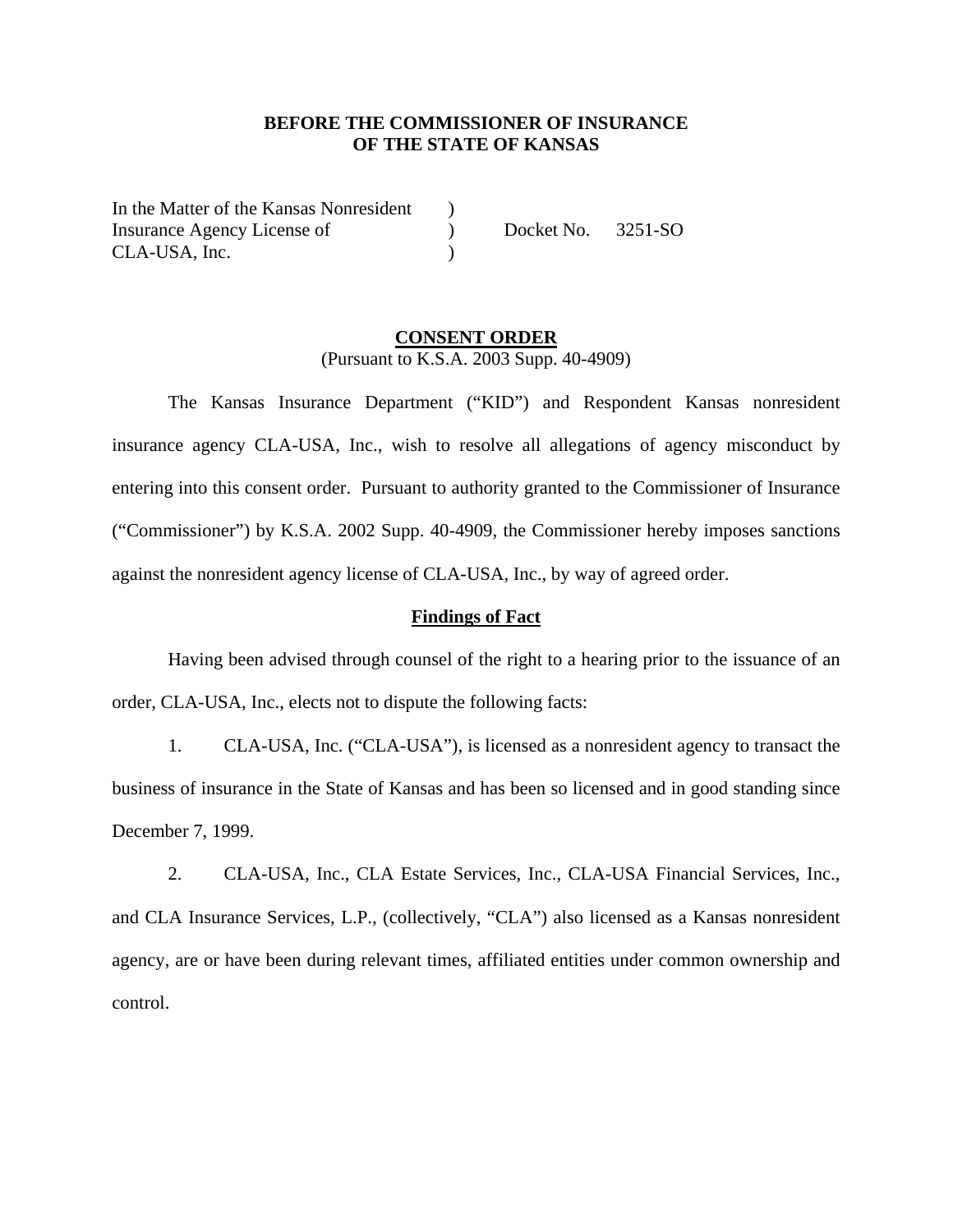3. From March 7, 1997, until her license was revoked, effective September 22, 2003, Rhonda L. Wilder ("Wilder") was a Kansas resident insurance agent qualified to sell, solicit, and negotiate life and health insurance products in Kansas.

4. From an unknown time in 1999 until October 2002, Wilder was under contract with one or more entities of CLA, as an "estate planner" and was assigned by CLA to contact certain customers of CLA's estate planning seminars for seniors to complete property transfers and initiate "planning."

5. CLA trained its new agents, including Wilder, on procedures during an initial four-day training and conducted weekly conference calls with agents.

6. Companies provided training on their products.

7. Wilder did not receive extensive training in estate planning from CLA; however, Wilder was a licensed insurance agent in the state of Oklahoma before accepting employment with CLA.

8. While CLA seminars attendees are told that insurance products are used in an estate plan and may understand that an insurance agent will contact them at some future time, CLA does not specifically direct its agents to identify themselves explicitly as insurance agents upon their initial contact with the estate planning clients.

9. Wilder would have received a standard fee of \$75 to complete estate planning transactions, which fee was intended to compensate the agents for travel expenses.

10. Wilder's primary compensation was a share of the commissions paid by the insurers to CLA for sales of insurance products.

11. Effective September 22, 2003, Wilder's Kansas resident insurance agent's license was revoked for forgery and/or fraudulent, coercive, and dishonest practices, following a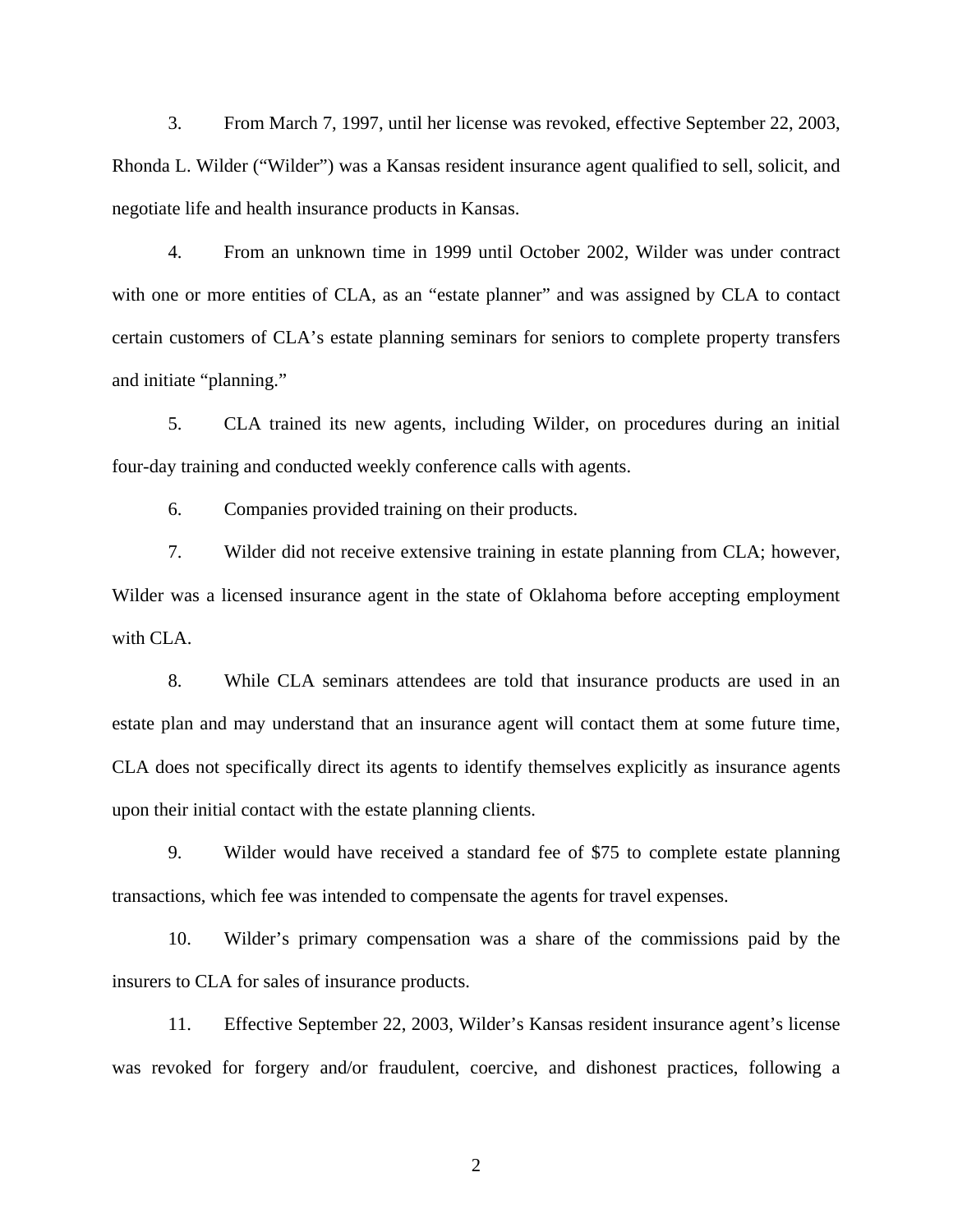complaint from an elderly Kansas couple, Frederick and Ida Mae Sutton ("the consumers"), that Wilder had applied for four annuities with Fidelity & Guarantee Life Insurance Company on their behalf and transferred funds to pay premium.

12. The Suttons alleged they did not knowingly sign anything for the purpose of purchasing annuities.

13. The Suttons allege that Wilder told them that the documents they signed were required to transfer assets to fund a trust created in connection with their contract with CLA Estate Services, Inc.

14. Wilder admitted to a KID investigator that signatures on some of the documents were not authentic but maintained that sample documents were submitted in error, and the originals lost or discarded, and that she had notified CLA of the error.

15. Mark Pruitt ("Pruitt'), currently a vice president for sales of CLA-USA and "agent trainer" for CLA, was the manager for the state of Kansas and Wilder's supervisor at the time of Wilder's contact with the Suttons.

16. On or about December 18, 2001, Michael Sutton first contacted CLA on behalf of his parents, Frederick and Ida Mae, and spoke with Pruitt about getting the transactions reversed.

17. Pruitt said he instructed Wilder to get the transactions reversed.

18. Pruitt said he did not inquire further or attempt to verify that action had been taken.

19. Pruitt said that during a routine telephone call several months later, Wilder told him that she had accidentally submitted some training documents to a company.

20. Pruitt said he instructed Wilder to correct the error but did not attempt to verify that she had done so.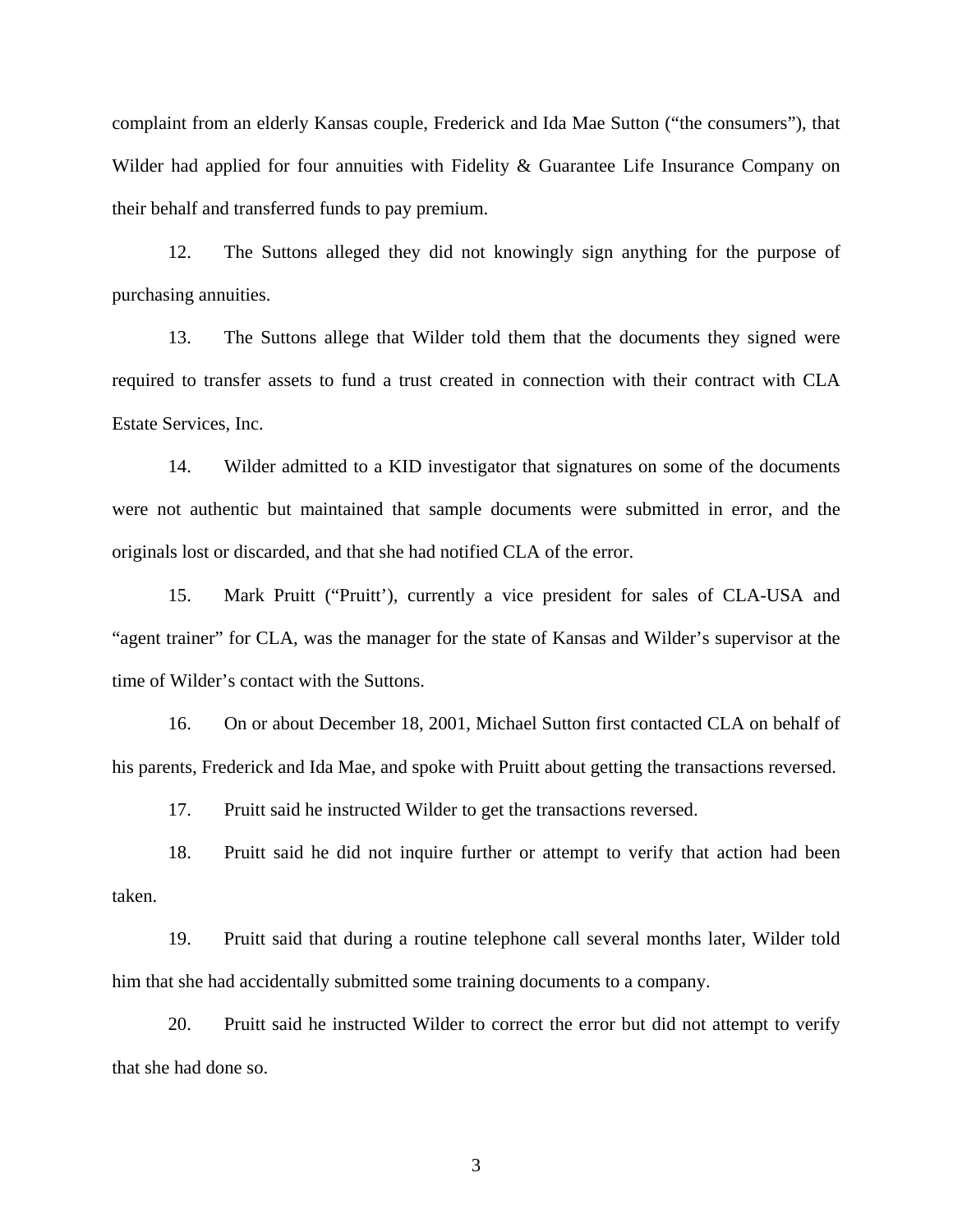21. Pruitt said that he did not recognize that the Sutton inquiry and the conversation with Wilder involved the same documents and transactions.

22. In a letter dated December 11, 2002, Olaf Turek, General Counsel for CLA, responded within six days to an inquiry from the Kansas Securities Commissioner, that the Sutton complaint, which specifically alleged forgery, was under the jurisdiction of the Insurance Commissioner. On February 26, 2003, Olaf Turek, General Counsel for CLA, followed with a letter directed to the Kansas Securities Commissioner to inquire whether any additional information was required.

23. Through counsel, the Suttons alleged forgery and filed a lawsuit on November 19, 2003, and CLA filed its answer on December 17, 2003.

24. KID served CLA with a Summary Order initiating this action on December 16, 2003.

25. By letter of February 17, 2004, counsel for CLA stated, "Please consider this correspondence formal notification in conformity with K.S.A. §40-4909(d) of the violation of Rhonda L. Wilder . . ."

26. Wilder was charged in the District Court of Douglas County, Kansas, Case Number 03CR1611, with fourteen felony counts of forgery, making false information, and fraudulent insurance acts.

27. Wilder entered a plea of no contest to four counts of making false information, a severity level 8, nonperson felony, in violation of K.S.A. 21-3711, involving false representations on the applications and delivery receipts for two of the annuities, was found guilty of same on January 22, 2004, and was sentenced February 23, 2004.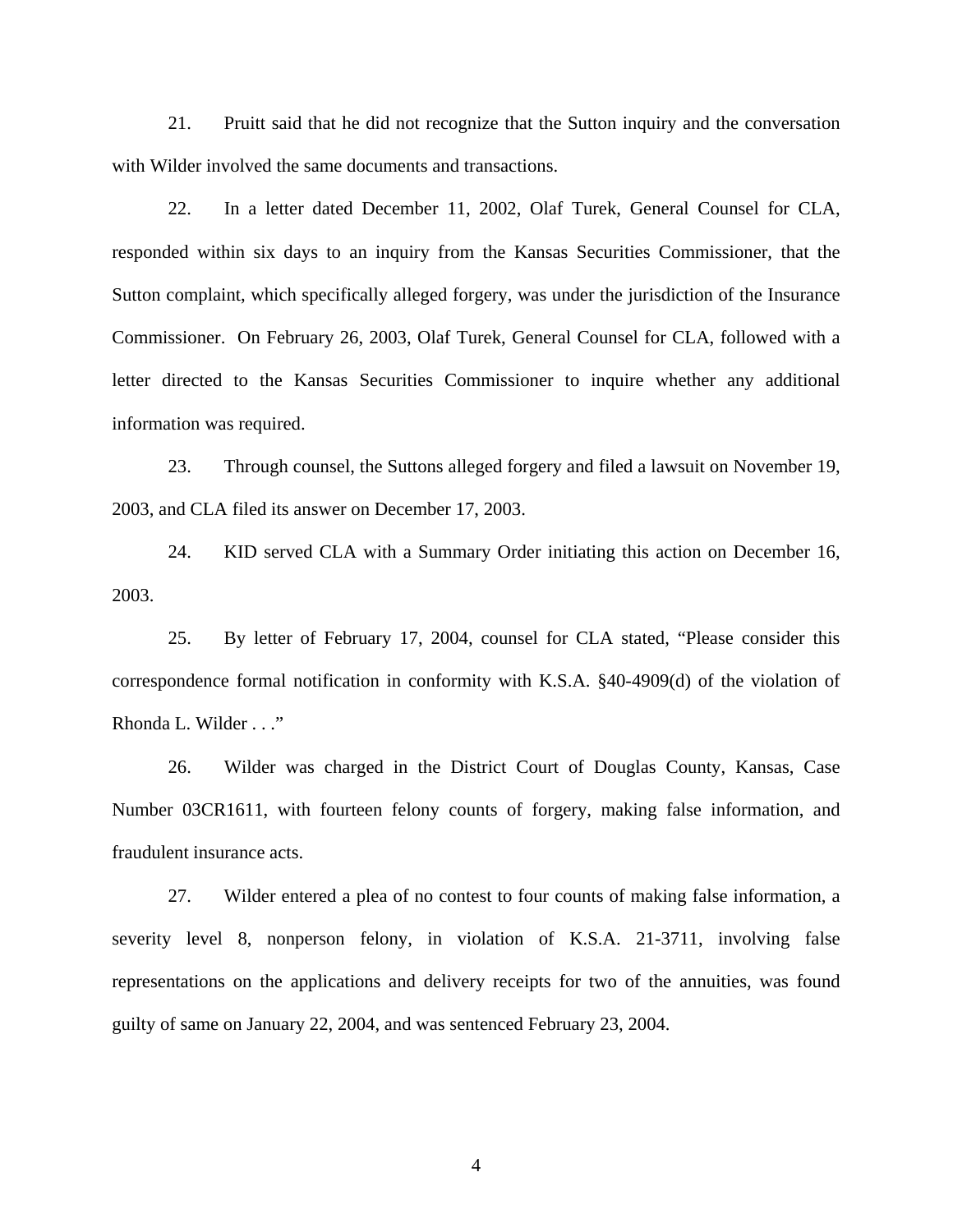28. The Commissioner finds that Pruitt knew or had reason to believe by April 2002 that Wilder had submitted documents to an insurer without authentic signatures yet failed investigate, assure corrective action, and report the matter to KID.

29. The Commissioner finds that CLA's general counsel had knowledge of the allegations, yet CLA failed to investigate, assure corrective action, and report the matter to KID.

30. The Commissioner finds that CLA did not notify KID of a violation of Kansas law or insurance regulations on the part of Wilder until after having been served notice of a civil lawsuit and this administrative action.

#### **Applicable Law**

31. K.S.A. 2003 Supp. 40-4909(a) provides, in relevant part:

32. "In selling life insurance or annuities, an agent shall, at the beginning of a solicitation, inform the prospective purchaser that he or she is acting as an insurance agent." K.A.R. §40-2-14(b). Violation of the regulation constitutes a deceptive sales practice in violation of K.S.A. 2003 Supp. 40-2403. K.S.A. 40-2404a.

33. The term "solicit" includes "any attempt to sell insurance." K.S.A. 2003 Supp.  $40-4902(v)$ .

34. K.S.A. 2002 Supp. 40-4909(d) provides as follows:

 "The license of any business entity may be suspended, revoked or refused renewal if the insurance commissioner finds that any violation committed by an individual licensee employed by or acting on behalf of such business entity was known by or should have been known by one or more of the partners, officers or managers acting on behalf of the business entity and:

- (1) Such violation was not reported to the insurance commissioner by such business entity; or
- (2) Such business entity failed to take any corrective action."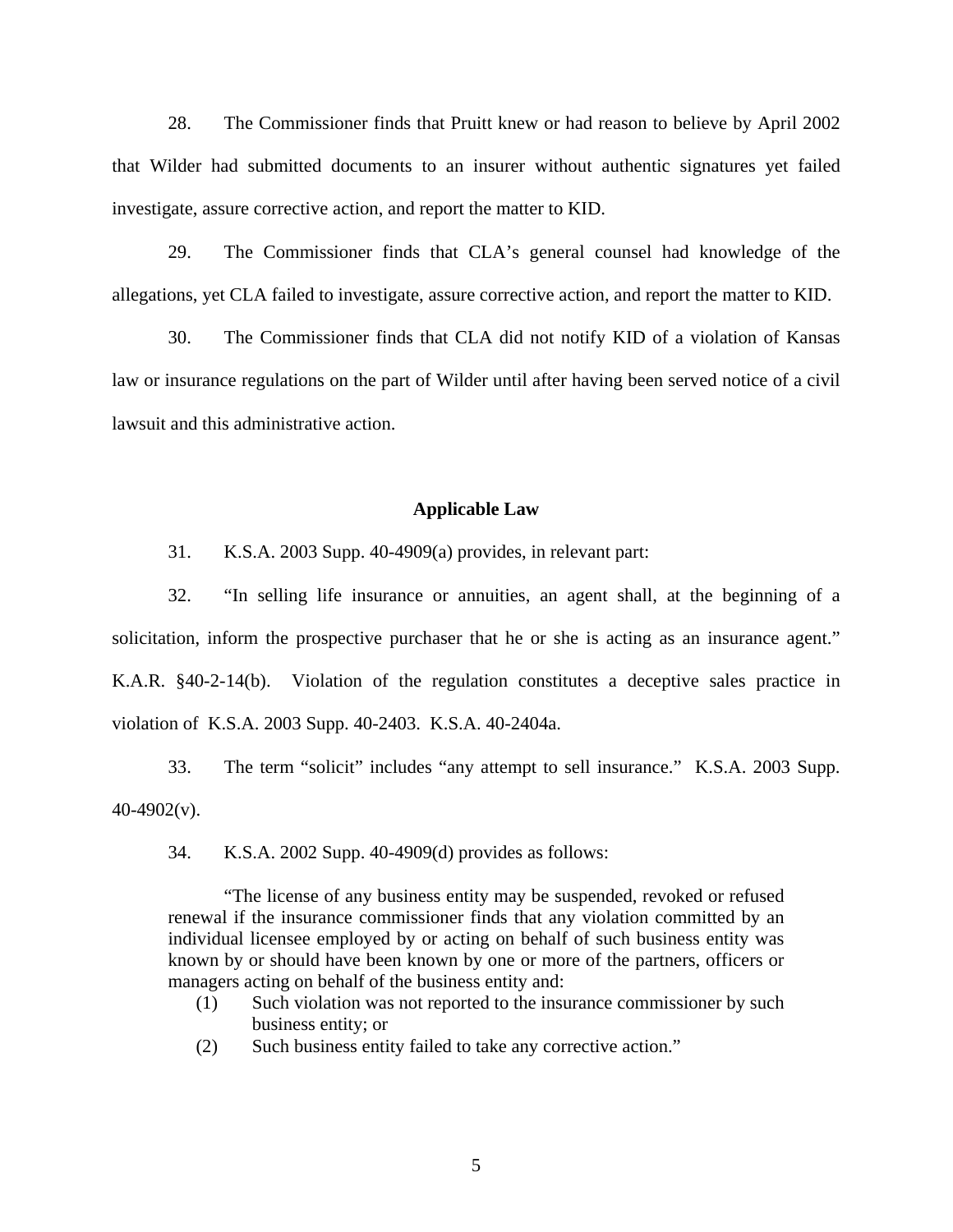35. The commissioner may censure the licensee or impose an administrative penalty of \$500 per violation up to a maximum of \$2500 for the same violation occurring within six calendar months from the date of the original violation, or \$1000 for a knowing violation up to \$5000 for the same violation within six calendar months, in lieu of taking any action under subsection (a). K.S.A. 2003 Supp. 40-4909(h).

36. The Commissioner may revoke any license issued under the Insurance Agents Licensing Act if the Commissioner finds that the insurable interests of the public are not properly served under such license. K.S.A. 2002 Supp. 40-4909(b).

#### **Conclusions of Law**

37. The Commissioner has jurisdiction over CLA as well as the subject matter of this proceeding, and such proceeding is held in the public interest.

38. By entering into this agreed order, CLA stipulates to the foregoing findings of fact and waives its statutory right to an evidentiary hearing to determine facts, consents to the Commissioner's conclusions of law and order, and waives any statutory right to judicial review.

39. Based on the finding that Mark Pruitt, a CLA manager, had reason to know that Wilder had submitted application and transfer documents without authentic signatures, should have known that Wilder had violated Kansas law and/or regulations governing the sale of insurance products, and neither notified KID nor took meaningful corrective action, the Commissioner concludes that sufficient cause exists to impose sanctions against CLA's agency license pursuant to K.S.A. 2003 Supp. 40-4909(d).

40. The Commissioner concludes that CLA trains its agents to refer to themselves as estate planners upon initial contact with a client and fails to train them to identify themselves as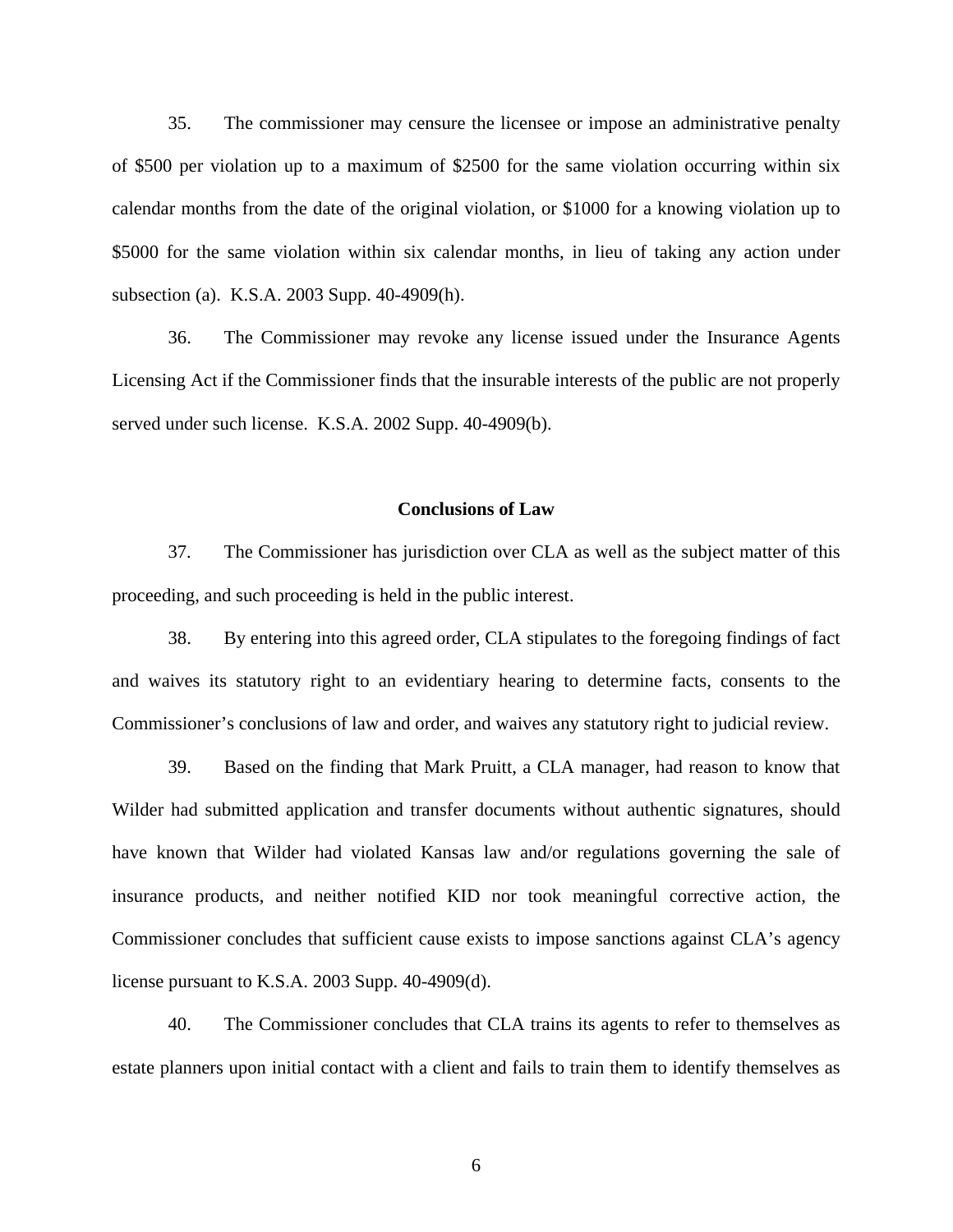insurance agents, in violation of K.A.R. §40-2-14(b) and K.S.A. 40-2403, which is cause for administrative action, including revocation of a license, pursuant to K.S.A. 2003 Supp. 40- 4909(a).

41. The Commissioner also finds that the practice of marketing estate planning services in conjunction with insurance and annuity sales, by its nature, may enable abusive and deceptive practices on the part of agents and warrants a thorough investigation of any allegation of exploitation or abuse.

42. Because the Commissioner finds that CLA has demonstrated a willingness to make organizational changes designed to safeguard against future agent misconduct or negligence in training and supervision, the Commissioner concludes that the public is adequately served by the following agreement:

43. While CLA remains obligated to take corrective action in the event past agent misconduct is discovered, KID agrees not to pursue additional sanctions based on similar agent misconduct that may have occurred in Kansas prior to the effective date of this order.

44. CLA will resolve costs of this action and an administrative penalty for regulatory violations by paying a total of \$1000 to the Kansas Insurance Department.

45. In addition, CLA entities licensed as insurance agencies will immediately provide KID with a current list of affiliated Kansas agents and promptly give notice of additions or deletions of agents and of any future agent conduct known to the officers and management of CLA that would be grounds for action against the agent's license pursuant to K.S.A. 40-4909.

46. CLA agrees to conduct a thorough investigation of any allegation of exploitation or abuse by its agents in the sale of insurance products and promptly take any appropriate corrective action.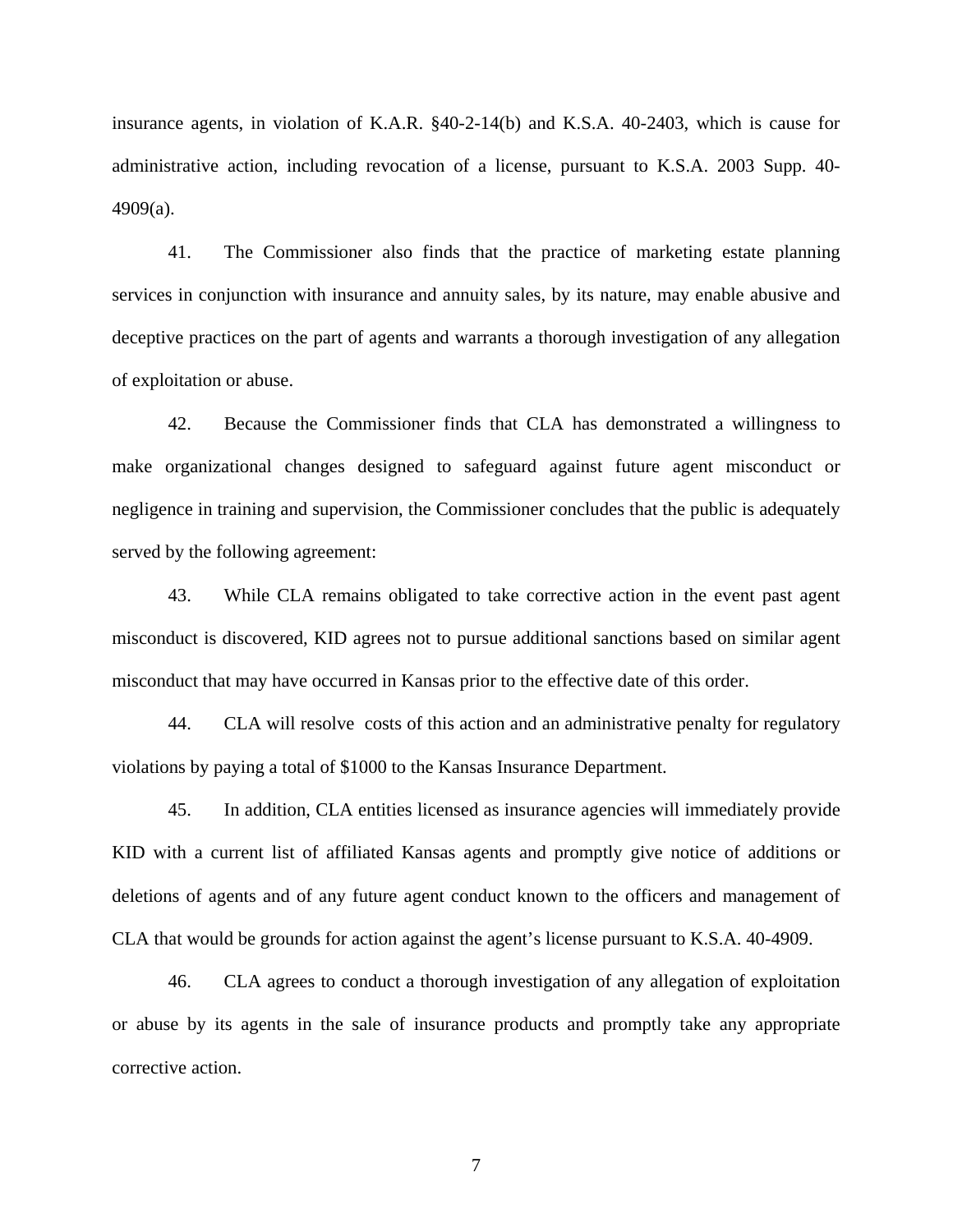- 47. CLA also agrees to provide documentation to KID to verify corrective action.
- 48. Finally, CLA will require that its agents identify themselves as insurance agents at

the beginning of an initial contact with a CLA client.

Based on the facts and circumstances set forth herein, **the COMMISSIONER HEREBY ORDERS** that the agreement between KID and CLA as stated in paragraphs 43 through 48 should be and is hereby adopted as the Commissioner's Order.

# **IT IS SO ORDERED THIS** *28th* **DAY OF MAY 2004, IN THE CITY OF TOPEKA, COUNTY OF SHAWNEE, STATE OF KANSAS.**



 $\angle$ /s/ Sandy Praeger $\angle$  Sandy Praeger Commissioner of Insurance

BY:

 $\angle$ s/ Robert M. Tomlinson Robert M. Tomlinson Assistant Commissioner of Insurance

 CLA-USA, Inc., hereby stipulates and agrees to the Commissioner's findings of fact, conclusions of law, and order. Further, CLA-USA, Inc., hereby waives judicial review of the order.

> $\frac{1}{s}$  Charles Loper, Jr.  $\frac{5}{28/04}$ Charles Loper, Jr. Date